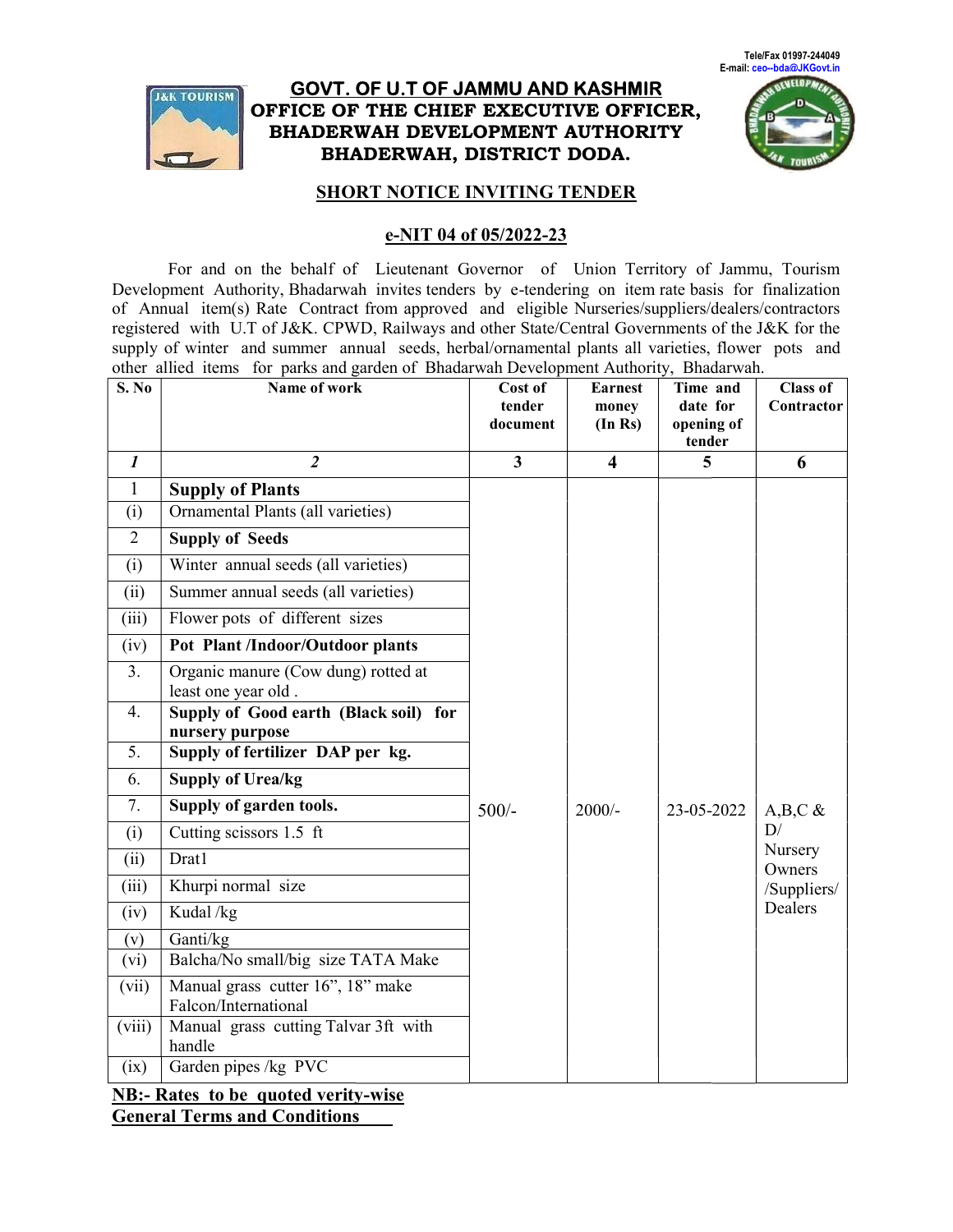- 1. The bidding document can be downloaded from the website *http:/jktenders.gov.in* from 12-05-2022 to 21-05-2022 up to 1600 hours.
- 2. The bid shall be deposited in electronic format on the website: **http:/jktenders.gov.in 12-05-**2022 to 21-05-2022 up to 1600 hours.
- 3. Technical bids of bidders shall be opened on online in the presence of Authority Level Contract committee on 23-05-2022 at 1200 hours.
- 4. Bid documents can be seen at and downloaded from website http:/jktenders.gov.in. Bid document contain qualifying criteria for bidder, specifications, bill of quantities, conditions and other details.
- 5. Bids must be accompanied by bid security & cost of Tender Document as specified in column 04 & 03 of the table payable at Bhaderwah (CDR) pledged in favour of Chief Executive Officer, Bhadarwah Development Authority Bhaderwah. Bid security will have to be in form of CDR/FDR and shall have to be valid for one year or more after last date of receipt of Bid. The cost of downloaded tender documents shall be in form of Bank Receipt in favour of Chief Executive Officer, Bhadarwah Development Authority Bhaderwah indicating name of work by depositing the requisite amount in Bhadarwah Development Authority's bank Account No 0030040100023389 at J&K Bank Main Branch Bhadarwah, IFSC Code NO. JAKAOBHADR. The bidder shall upload the copy of bank receipt for cost of tender documents along with technical bid.

a. The original instruments in respect of cost of Documents, EMD and relevant technical bid documents must be delivered by L1 to the Chief Executive Officer BDA Bhaderwah with in 10 days of opening of financial bid on line. No separate intimation about opening of financial bids will be sent by this office/by the tender Opening Authority. In case the original documents are not submitted by the L1 bidder within ten days after opening of financial bid the tender will be cancelled and the bidder will not be allowed to participate in any further /future tendering process in the Bhadarwah Dev. Authority for a period of one year.

- b. Financial Bids will be opened on line in the office of the Chief Executive Officer Bhadarwah Dev Authority Bhadarwah. If the office happens to be closed on the date of opening of the bid as specified , the bid will be opened on the next working day at the same time and venue.
- 6. The validity of tender shall be for a period of 90 days from the date of opening of technical bids. If any bidder/tenderer withdraws his bid/tender before the said period or makes any modifications in the terms and conditions of the bid, the said earnest money shall stand forfeited.
- 7. The rates for supply of material should be FOR Bhadarwah at different sites as to be mentioned in work order. The damages if any occurred during transportation the agency shall personally responsible.
- 8. Rates should be inclusive of all taxes, transportation etc
- 9. Payment shall be made to the agency only after the receipt of material in full.
- 10. All plants/seed should be free from disease.
- 11. The earnest money will be released to the unsuccessful tenderers after 30 days from the date of acceptance of tender and in the case of successful tenderer it will be accounted towards security deposit. The earnest Money may be forfeited if the tenderer withdraws the tender after tender opening during the period of validity. No duplicate document shall be issued in lieu of reportedly issued and lost document.
- 12. As soon as Letter of Intent (LOI) is issued to the successful tenderer. The successful tenderer shall execute an agreement with the Bhadarwah Development Authority within 7 days after the issuance of the letter of intent. The expenses on that account and incidental charges shall be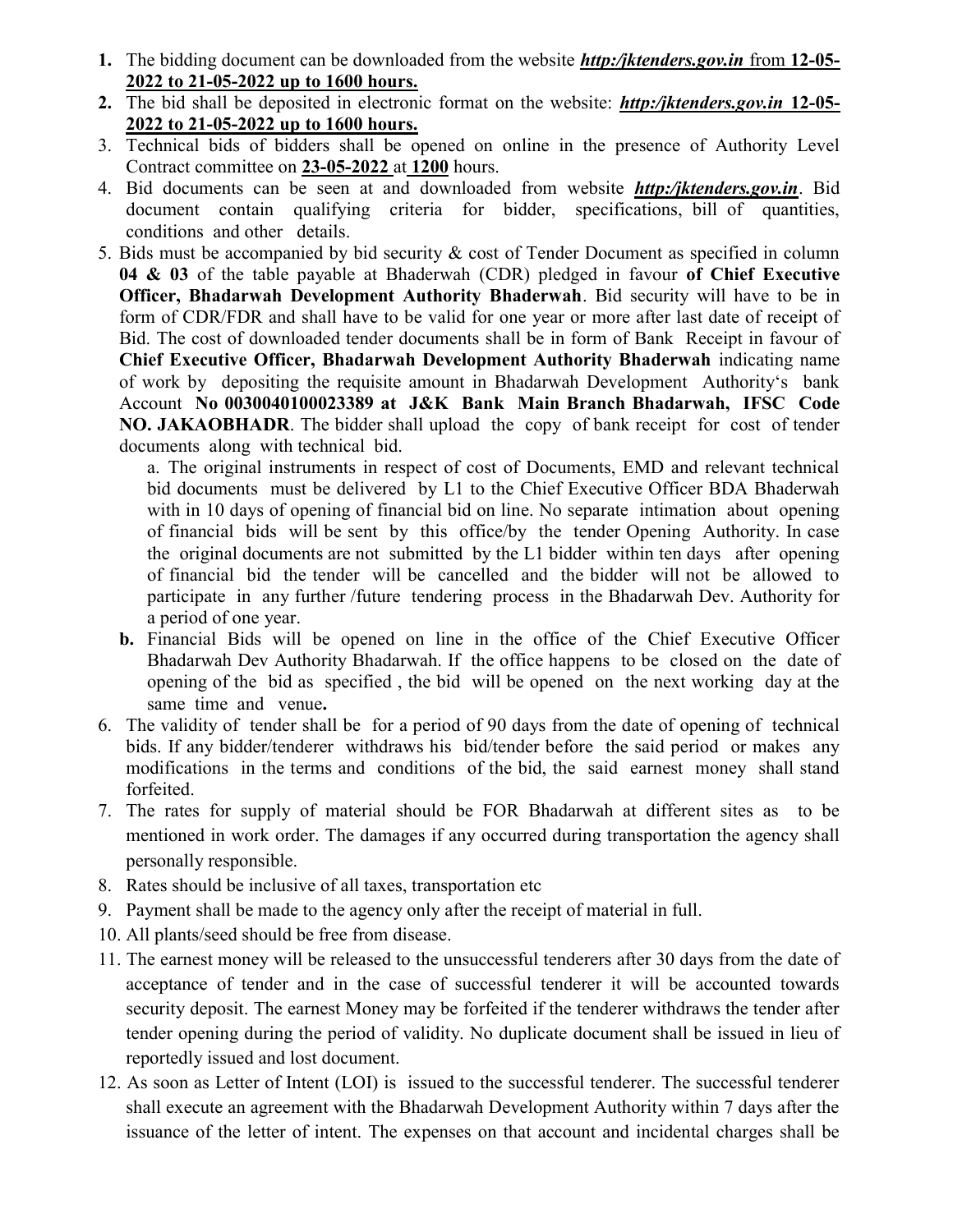borne by the tenderer. Failure to execute such an agreement shall not, however, prevent the contract from being enforced against him. The date of start of work shall be reckoned after seven days from the date of issue of allotment letter or actual start of work whichever is earlier.

- 13. In case of failure of the contractor to execute the work in part or in full the act shall amount to breach of contract. A registered notice or notice sent through a special messenger to the contractor for breach of contract shall be sufficient for authority to wind up or cancel his contract. In case contractor avoids receiving the notice or deliberately gives wrong address for communication where it becomes practically difficult to deliver the notice, the same shall be pasted on the entry gate of his known address in presence of a witness and the notice shall be treated as service notice to the contractor. His earnest money will be forfeited and he will be blacklisted for future. The BDA will be at liberty to get the left over work executed at his risk and cost. Any additional amount involved for such execution may be recovered from other claims/ resources of the contractor.
- 14. The tenders shall be valid for at least 90 days from the date of opening of technical bid. In the event of successful tenderers failing, declining or delaying the execution of the agreement, the Authority shall, without prejudice to any other remedy available to it under any law, for the time being in force in the state, be entitled to forfeit the earnest money in full or in part and impose such penalty as may be determined by the Authority which may be forfeiting the contractor to participate in any of the BDA for a period of minimum 2 years (or) as deemed fit by CEO, BDA.
- 15. The tenders on plain paper/ telegraphic tenders/ conditional tenders shall be rejected. Tenderers are advised to quote complete item rates (including material carriages  $\&$  incidentals) against the advertised Bill of quantities. Tenders written in pencil shall be rejected. Tenders should be clearly written and writing sealed with transparent tape.
- 16. The tenders accepted will be checked by the Authority for any arithmetical errors. Errors will be corrected by the Authority as follows:
	- where there is a discrepancy between the rates in figures and in words, the rates in words will govern; and
	- Where there is a discrepancy between the unit rate and the line item total resulting from multiplying the unit rate by the quantity, the unit rate as quoted will govern.
- 17. The Authority reserves the right to itself to accept or reject any tender or part thereof or allot the contract to any contractor in full or in part without assigning any reason thereof.
- 18. Any clarification required by the tenderer in regard to the technical points etc. mentioned in the tender or the annexure hereto or otherwise pertaining to the works may be sought from the consultant or Executive Engineer, Bhaderwah Development Authority, Bhaderwah on any working day.
- 19. The tenderer may in his own interest inspect and examine the site and its surroundings, as also means or access to site and satisfy him-self before tendering as to the nature of ground, climatic conditions, the form and nature of site, by making prior appointment with the Executive Engineer, BDA, Bhaderwah well in time.
- 20. The following requirements should be adhered to:
	- The tender document should be signed and dated on each page by the tenderer.
	- The tender document should be accompanied by a certified true copy of Power of Attorney of the signatory to the document. The Power of Attorney should include the power to agree to refer disputes to arbitration.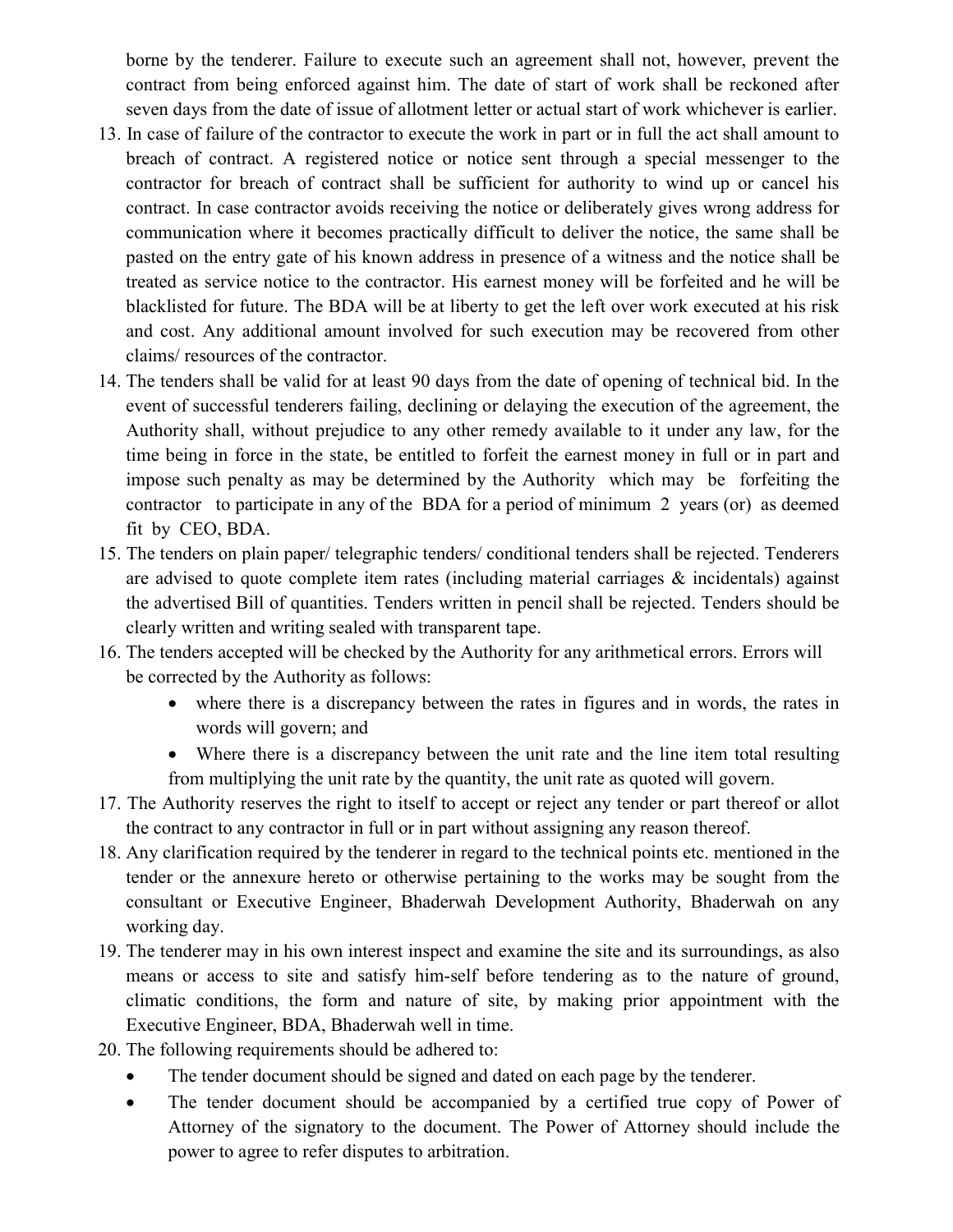- 21. The tender submitted by an individual shall be signed with his full name and his complete address shall be recorded thereon. If it is submitted by a firm, it shall be signed by a member of the firm who is duly authorized to enter into the contract, for which legal documental procedure to be submitted along with uploading of technical documents and the original needs to be submitted along with hard copy for evaluation/reference. He shall sign his own name and give the name and address of each member of the firm and shall furnish power of Attorney along with the tender.
- 20. No foreign exchange shall be made available to the tenderer in connection with the execution of the work.
- 23. The work shall be carried out strictly according to the terms and conditions, specifications, design, and plans described in Annexure whenever applicable.
- 24. The contractor/firm shall be paid for the actual quantity of work executed/supplied and as measured at the site at the rate accepted by the deptt. The Deptt; reserves the right to increase or decrease any item or items of work. Any claim by the firm/Agency on this account shall not be entertained. The rates quoted shall hold good for any increase/decrease in quantity.
- 25. It is only a rate contract, Chief Executive Officer, Bhadarwah Development Authority shall have right to increase (or) decrease any quantity (ies) of items (or) not to issue work order for any (or) all item (s) depending upon funds available, climatic conditions (or) for any other reason (s) not specified in the tender.
- 26. Rate contract shall be valid for a period of 12 months, extendable by another one year with mutual consent of both the parties.

# GENERAL INSTRUCTION TO BIDDER.

## 1. Qualification of the Bidder

 In order to qualify, all bidders shall provide scanned copies of documents as defined below:-

- i) Registration Card duly renewed for the current financial year 2022-23..
- ii) GST No.
- iii) PAN Card

# Add following document in original

- iv) C.D.R /F.D.R of Rs 2000/- from any Nationalized/scheduled Bank pledged to Tender Opening Authority i.e CEO, BDA.
- v) Cost of tender document in the form of Bank receipt in favour of Tender Opening Authority i.e AO, BDA.

 Even though the bidders meet the above qualifying criteria, they are subject to be disqualified if they have:

 i) Record of poor performance such as abandoning the works, not properly completing the contract, inordinate delays in completion, litigation history, or financial failures etc.

# GENERAL CONDITIONS

- 1. i) Rates quoted shall be deemed to include escalation, all taxes, duties etc. whatever during contract period.
	- ii) All other terms and conditions which are in vogue and as per PWD form 25 shall remain applicable
- 2 Misconduct/Misbehavior observed during the tender opening process with any officer/official shall be dealt under rules and in terms of the enlistment of registration of contractor in the Department and shall be subject to cancellation of registration card issued by this department or any other department.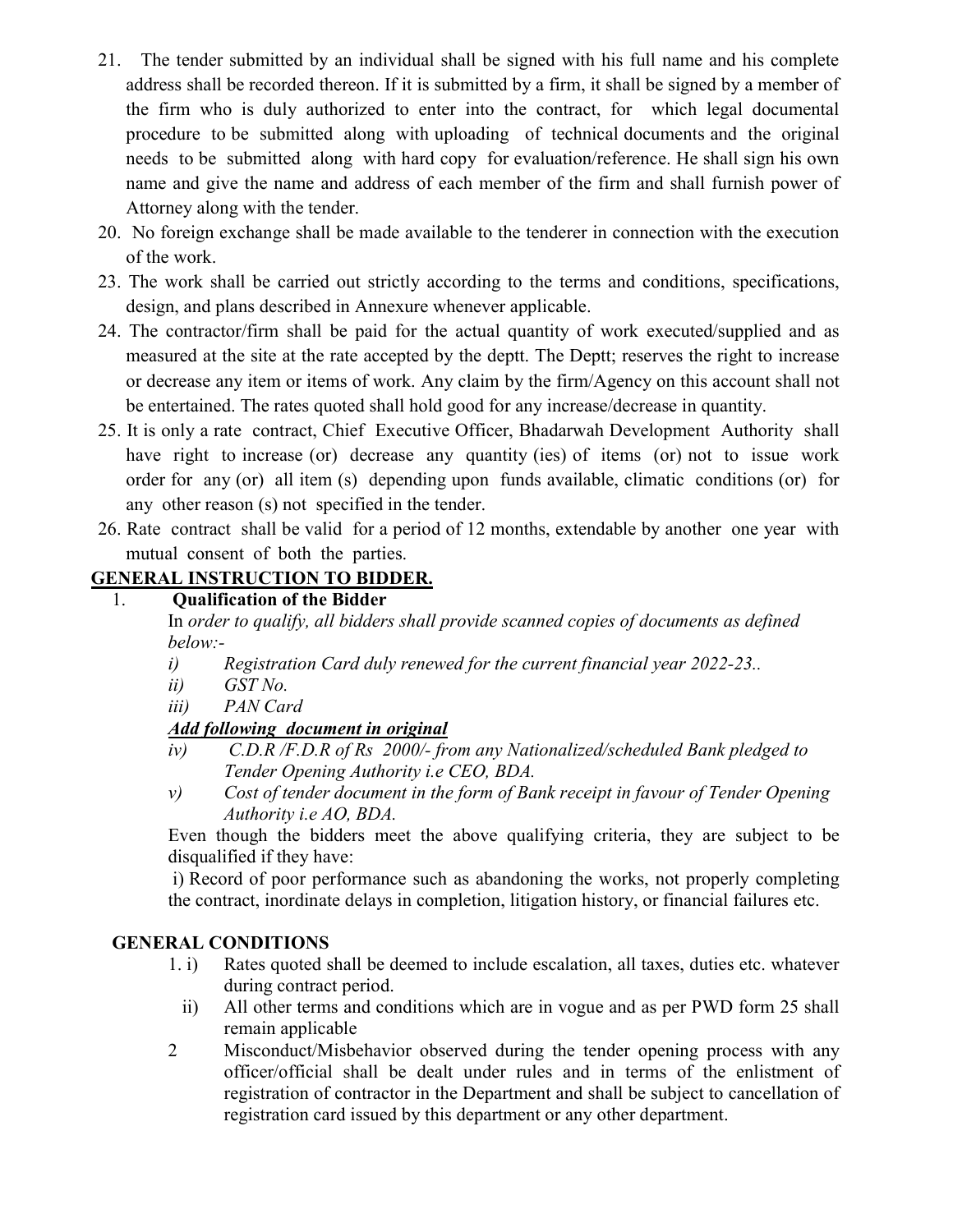- 3 In case of firm/contractor fails to start the work within the stipulated time, a registered notice or notice sent through special messenger to the firm/contractor for non start of the work that amounts to the breach of the contractor and will be sufficient to windup or cancel his contract.
- 4 The accepting authority reserves the right to accept or reject any or all the tenders before or after their opening without assigning any reason thereof. The allotting authority in view of the exceptional circumstances reserves the right of granting the contract to any of the tenderer if deems proper in the interest of the work of course at the lowest received rates without assigning any reason thereof.
- 5 The department may execute the work left by the contractor at the risk and cost of the contractor. Any additional amount involved for execution of work shall be recovered from the contractor.
- 6 In case of any typographical error, if found in the rates, quantities or units etc. the same shall be corrected and paid as per sanctioned schedule of rates in vogue with contractor's Tender appreciation/depreciation.
- 7 The contractor shall be personally liable for civil and criminal prosecution under law, if specifications of the work/materials used are found in contravention to the specifications prescribed during execution of work and even after completion and finalization of contract i.e. at any stage.
- 8 He will abide by all prevailing labour laws and will be personally responsible for any causality/eventually/accident during the period of contract.
- 9 The quantities advertised in the rate list are approximate and based on tentative estimates, which can be increased or decreased by 30% as per necessity at site.
- 10 Any item or items of work found necessary during execution of work though not advertised in the Rate list shall have to be got executed and paid as per sanctioned schedule of rates 2012 of J&K PWD with contractor's appreciation/depreciation.
- 11 Any item if found not necessary at site during execution of work though advertised can be deleted and no claim what so ever shall be entertained on this account.
- 12. The watch and ward of all Material/Machinery shall be the responsibility of Contractor/ Agency.
- 13 No extra lead, lift or carriage if involved shall be paid other than what has been advertised in the rate list even if, it is involved at the site of work. The intending contractors/ agencies are advised to inspect the site of work and keep in view the actual conditions prevailing at site before tendering for the work.
- 14 Nothing extra shall be paid on account of loading/unloading of material at site of work for civil work except sanitary fitting, electrifications for which deposit shall be released six months after the successful completion of comprehensive and maintenance period.
- 15 50% deposit to contractor shall be released after one year of the date of the completion on the report of the AEE incharge on the settlement of penalty case etc. Any repairs if required to be got executed for defective work shall be done by the contractor at his cost during defective liability period i.e.12 months.
- 16 The above work shall have to be completed by the contractor within stipulated time period mentioned above and in case of his failure penalty to the extent of 10% of the total value to the work shall be imposed upon him at the discretion of the next higher allotting authority.
- 17 For any dispute between the contractor and the department, the Secretary Tourism Department J&K shall act as an arbitrator, whose decision shall be final and binding upon both the parties, provision of J&K Arbitration Act. with latest amendments shall be applicable.